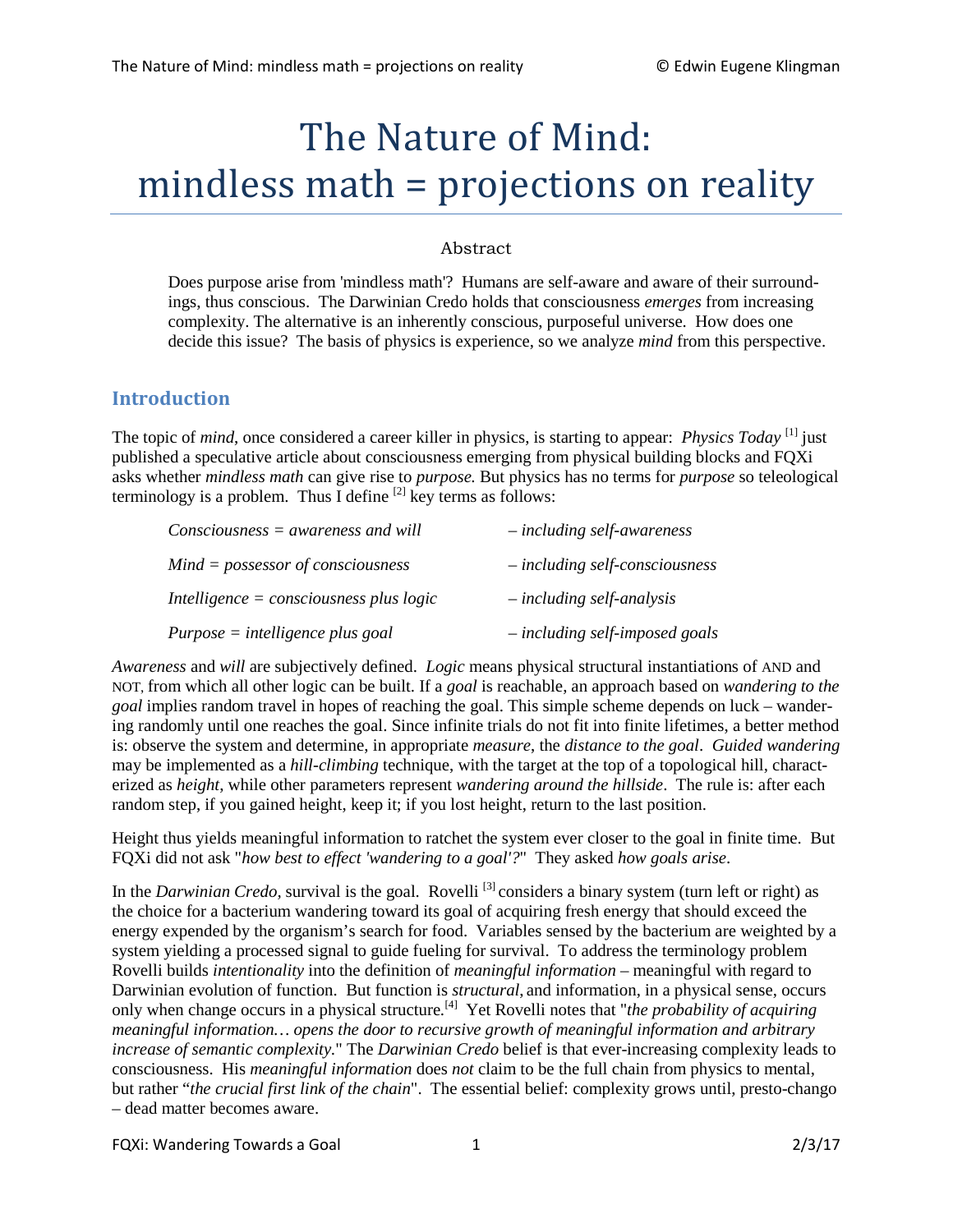So physical mechanisms exhibit a *purpose,* i.e., *continued existence*, which, in case the physical mechanism *does* continue to exist, simply defines a sufficiently efficient survival mechanism. This is a long way from mental *purpose*, as typically understood. Mental implies mind, so we focus on *the nature of mind*.

Thus the question boils down to how one explains consciousness. If consciousness emerges from physical reality, one should explain how – give a narrative that lays down a starting point and unfolds an account of connected events. A physics theory, based on assumptions, often stated as either *principles* or *axioms*, has the goal of an account of connected events. *How many events?* The question implies *counting*, a process defined *primarily* by  $n \leftarrow n+1$  and only *secondarily* by numbers, the (optional) output of the counter. Counters <sup>[5]</sup> are quite common in RNA, DNA, proteins, cells, neural nets, silicon circuits – and easy to implement, being self-implemented in almost all biological physics. A study <sup>[6]</sup> of *animal math*:

*"No one seriously argues that animals other than people have some kind of symbolic numerical system, but nonhuman animals – a lot of them – can manage almost-math without numbers."* 

### **The Transubstantiation of math:** *Mindful purpose from mindless math?*

Once we have numbers, we have math – everything else follows (per Kroneckar). The distance between two numbers is the difference  $dx = |x_1 - x_2|$  denoting separation of one number from another. *Was there ever a number-less state?* Do numbers exist or have meaning without mind? That is the *mindless math* question posed by FQXi, due to the inseparable connection of mind to math for humans. If we ask about *minimal* mind, we start somewhere, say embryogenesis, the transformation of egg to organism. The embryo develops with self-awareness, independent of numbers. Numbers do not exist. But one fine day, feeling my oats, I *kick* and encounter a boundary or wall. Now there is self and not-self: 0 and 1. You know where it goes from there – separation and numbers: my hand, my feet, my birth, my mother, my blanket, and my cookies, all the way to my political identity.

## **Theories of Reality**

A theory is a model of reality based on *real* events, although occasionally imaginary events work their way into the picture. How does one distinguish real from imaginary? A primary distinction is sensory; the basis of general relativity: the observer *feels* the gravity field – *feeling* involves the observer's mind. The current narratives of physics are *observer-based* quantum mechanics and general relativity, expressed in terms of the *projection of mental structures onto physical reality*. I list examples of key structures of quantum mechanics, and then discuss how we decide 'what is real'– what is *territory* versus what is *map*. When maps become *too* complex and are unproven, they become *credos*, or belief systems.

FQXi asks whether *mindless math* can give rise to purpose. Lacking physics terms for purpose, physicists tend to subscribe to *Darwinian Credo* mixed with *Information Theory*. Shannon defined *information entropy* in terms of counting possible messages – the similarity to *thermodynamic entropy*, based on counting possible states, has led many to equate the two [7] but Jaynes [8] noted: "*failure to distinguish between these entirely different things [leads to] proving nonsense theorems*."

## **Maps from territory**

*Modeling reality* means *creating maps from territory*. Literal maps, such as a *Texaco* roadmap through the Rocky Mountains, make it easy to recognize the truth of Korzybski's "*the map is not the territory*". Korzybski claimed sanity is the ability to distinguish real from abstract, for example, valuing real living people over an abstraction such as communism. As implied by the *Texaco* map, a *temporal* relation exists between maps and territory: territory exists in reality *and then* is modeled abstractly, not the other way around. The *symbol-to-territory* translation is physically impossible, lacking agency. This relates to the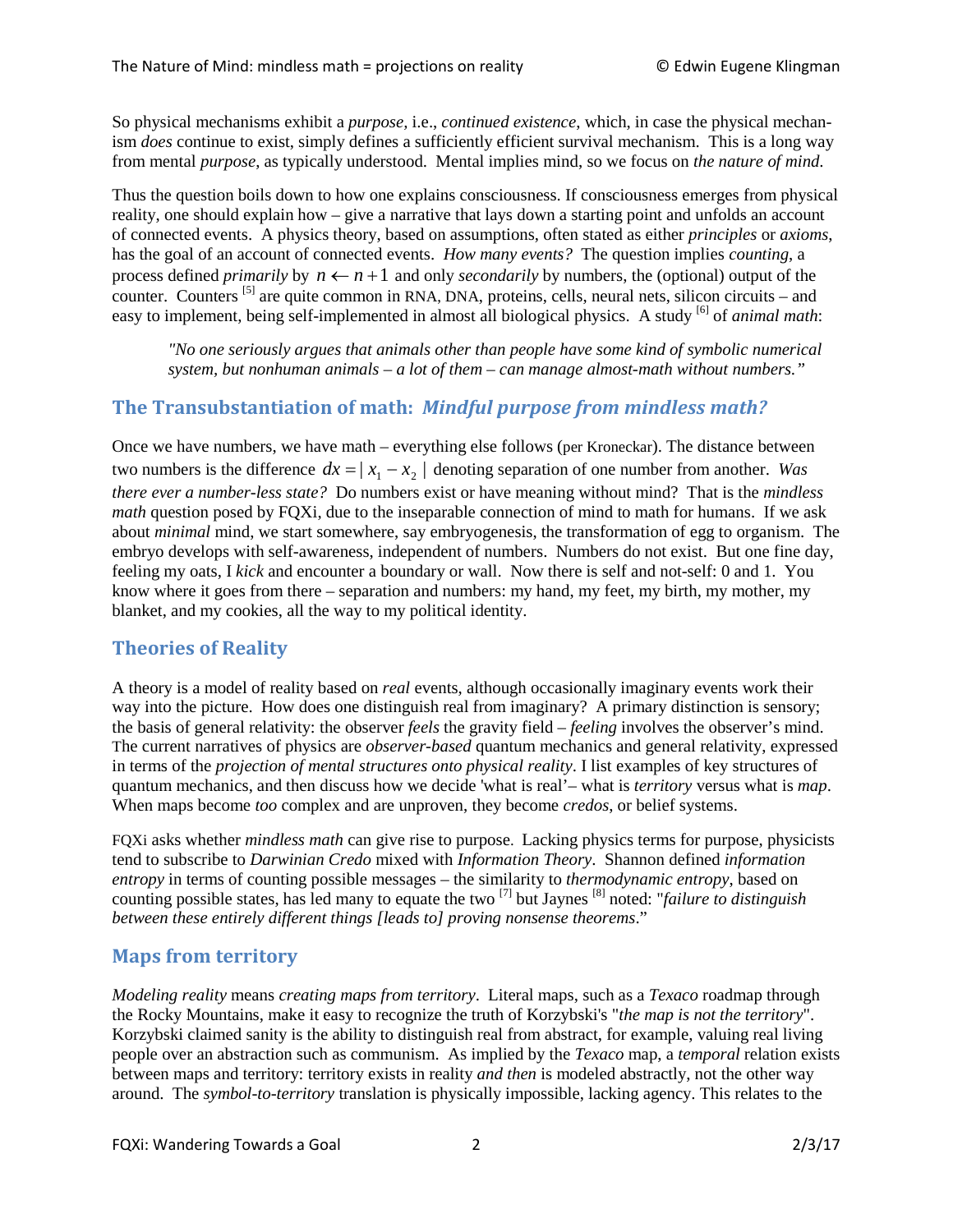belief that we can obtain physical reality from math symbolism. It doesn't work that way. Maps have become too complex when we can't distinguish them from reality; they become *belief systems* or *credos*. Maps from fundamental particles to self-aware humans are too complex for us to distinguish abstraction from physical reality.

Three belief systems currently dominate physics: the *Quantum* [9], the *Platonic* [10] and *Darwinian Credos*. The *Quantum Credo* holds that the classical world emerges from a quantum substrate, while a version of the *Platonic Credo* holds that the physical world emerges from mathematics, and finally, one recognizes *Darwinian Credo,* holding that consciousness emerges from the physical world. These beliefs have not been logically proven, or else they would not be called *credos*. As Feynman noted, "*no one understands quantum mechanics*" and Zurek's *Quantum Credo* program is as yet unsuccessful. And the ubiquitous contribution of our conscious minds to math makes *'mindless math'* an open question.

The classical physics of gravity and trajectories of objects were intimately *experienced* and *practically*  understood. For centuries *symbolic* and *logical* relations applied to physics yielded predictions of reality that closely matched experience. Planck's discovery of a minimum action  $\hbar$  removed the possibility of predicting point-based interactions, introduced uncertainty, and required probability, severing the more or less *direct mapping* of math onto physical reality and introduced an era of *projections onto reality*.

### **Structural projections onto reality**

The first projection is the quantum constraint  $\hbar$  limiting interaction between quantum systems, per *Bohr*. Analytical solutions, no matter how strenuously derived, do not necessarily provide realistic physical solutions but may require imposition of conditions to filter unrealistic solutions. This is well understood in terms of Maxwell's *fields-in-a-cavity*, or Schrödinger's *particle-in-a-box*, in which only solutions that satisfy initial and/or boundary conditions actually represent physical reality. Realistic solutions *projected onto reality* yield *models of reality*, or theories. The break with classical thought led to confusion and to *the invention of new structures*, which in turn were projected onto reality, giving rise to more confusion:

| quantum:  | ħ                                          | Planck                                                                     |
|-----------|--------------------------------------------|----------------------------------------------------------------------------|
| spinor:   | $\vec{\sigma}$                             | $\hat{\sigma}_{+} \pm\rangle = \pm  \pm\rangle$<br>Pauli, Goudsmit, Kasner |
| isospin:  | symmetry                                   | $\rightarrow SU(3) \times SU(2) \times U(1)$<br>Heisenberg                 |
| helicity: | $\alpha = \langle \vec{\sigma}^2 \rangle$  | Dirac                                                                      |
| qubit:    | $ \uparrow\rangle$ or $ \downarrow\rangle$ | Pauli, Feynman, Bell, Aspect, Susskind, etc.                               |
| gauge:    | $\vec{A} + \partial \chi$                  | Maxwell, Yang-Mills, etc                                                   |
| color:    | invisibility                               | Greenberg, Wilczek                                                         |
| bit:      | information                                | Shannon-to-Susskind 'measure of information'                               |

This list is not exhaustive, but *all* current quantum theories are built on these *artificial* constructs, mental constructs projected onto reality. Unphysical consequences associated with these structures are ignored. For instance, relativistic field theory texts only rarely mention that Dirac's equation implies particle speed of  $\sqrt{3}c$ , greater than the speed of light. Yet Dirac's equation is used to develop OED, OCD, and undergirds the Standard Model of Particle Physics, whose most notorious aspect is the need to put in over two dozen basic parameters 'by hand'. Similarly,  $^{[11]}$ 

*…many successes of the Big Bang model "can be traced to the initial conditions postulated* … *and put in by hand, without justification, other than to retrofit the data."* 

*Standard Model* and *General Relativity* parameters that must be put in 'by hand' form *links* in a *narrative chain*, linking basic principles to observed data. Rovelli<sup>[3]</sup> agrees that we *project structure onto reality*:

FQXi: Wandering Towards a Goal 3 2/3/17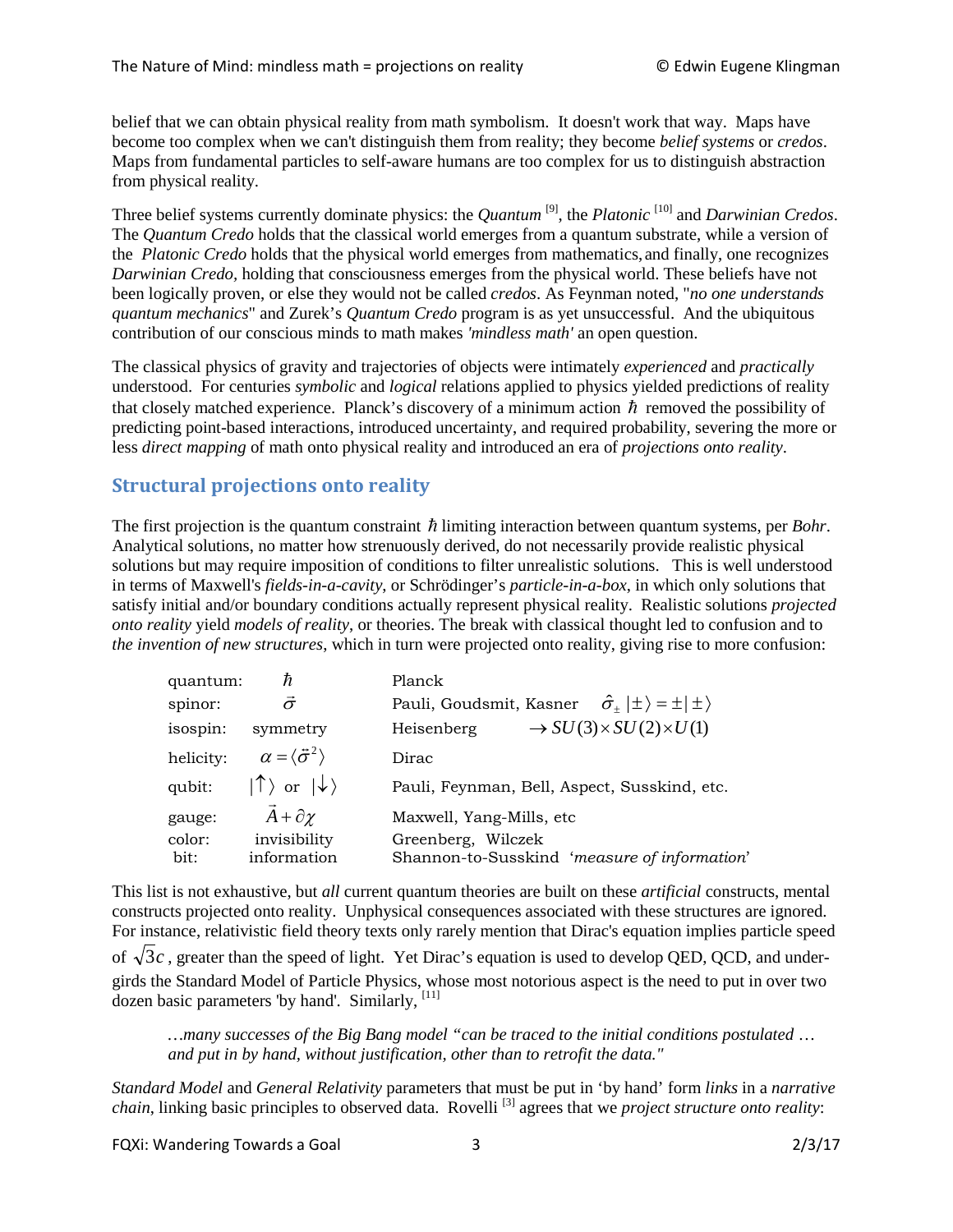*"We do not actually know the extent to which the structure is superimposed over the elementary texture of reality by ourselves."*

Finding itself smack dab in a *real* world, the *mind projects mathematical structure onto physical reality*. It apprehends the observed system in terms of constructs formed in the physical brain by the neural network, which recognizes patterns and produces signals. The number of potential math models of physical reality is unlimited, yet there's only *one* reality, bounded by the cosmic background, encompassing all scales with few constraints:  $(G, \hbar, c)$ . *One reality* is the dominant concept or cognition, regardless of how many diverse models are *projected onto it*. To believe that such projections *give rise to* physical reality, or to aspects of mind such as *purpose*, is to vastly overrate the enterprise. In fact, Weckbach <sup>[12]</sup> points out that from Godel we conclude that *"relatively simple mathematical systems, although they are consistent, must remain incomplete*" but the mathematical system cannot itself formalize this conclusion! This is a powerful argument against "*the complete formalizability of all that exists*." He concludes math speaks to us; the message is: "*there is more to existence than mathematical structures ever can deliver."*

We derive mental structures using pattern recognition capabilities of neural networks, and mark places with coordinate numbers, based on the neural networks ability to implement counters <sup>[5]</sup>. Physicists are the world's experts in projecting complex mental structures (as math) onto physical reality. Yet either *one seamless reality* exists, or the universe is simply a sum of disjointed parts, which have no conceivable reason for "hanging together" in such elegant and enduring fashion. Rovelli: "… *evidence is strong that nature is unitary and coherent."* How do we decide which is the case?

## **How do we know?**

One understands the world through *primary* means (*experience*) and *secondary* means (*abstractions*). Primary experience is physical, based on awareness of sensed data; secondary sources are abstract; both develop 'pathways' in the brain. Secondary sources can change every time we pick up a new book, but significant change of primary experience is normally *ever-so-slow*. Comparative effects are analogous to *reading* that "fire is hot" versus *sticking one's hand in the flame* – experience is far more realistic. For example, the recent US election shows that half of the people believe one narrative; the other half believes another narrative; yet all of the people are hesitant to stick their hand in the fire. The *Quantum, Platonic, and Darwinian Credos* are *narrative-based* abstractions far removed from direct physical experience, so we should hesitate to base our primary understanding of reality on such. Knowledge of *one* common physical reality is based not on *mindless math* but on *mindful awareness* of physically real experience*.*

If consciousness is *awareness plus volition* and intelligence is *consciousness plus logic* (i.e., *physical structural instantiations* of AND and NOT compatible with Darwinian *evolution of function via surviving structures*) then *logic, function, and physical structure* are *added* to consciousness; consciousness does not *emerge* therefrom. How does one know whether this is a true statement? By exploring consciousness as a physicist, i.e., *experimenting with consciousness*.

#### **Is consciousness real?**

I can *sense* it, so it meets that criterion. Is waking consciousness *more real* than dreaming consciousness? In that the dream is decoupled from the sensory equipment, this seems to be the case. Is there any state of consciousness other than waking or dreaming? From time immemorial such states of consciousness have been reported. James [13] described states of consciousness where "…*the outlines of confining self-hood melt down*." Maslow [14] referred to *Peak Experience* as

*"… awareness of an "ultimate truth" and the unity of all things."*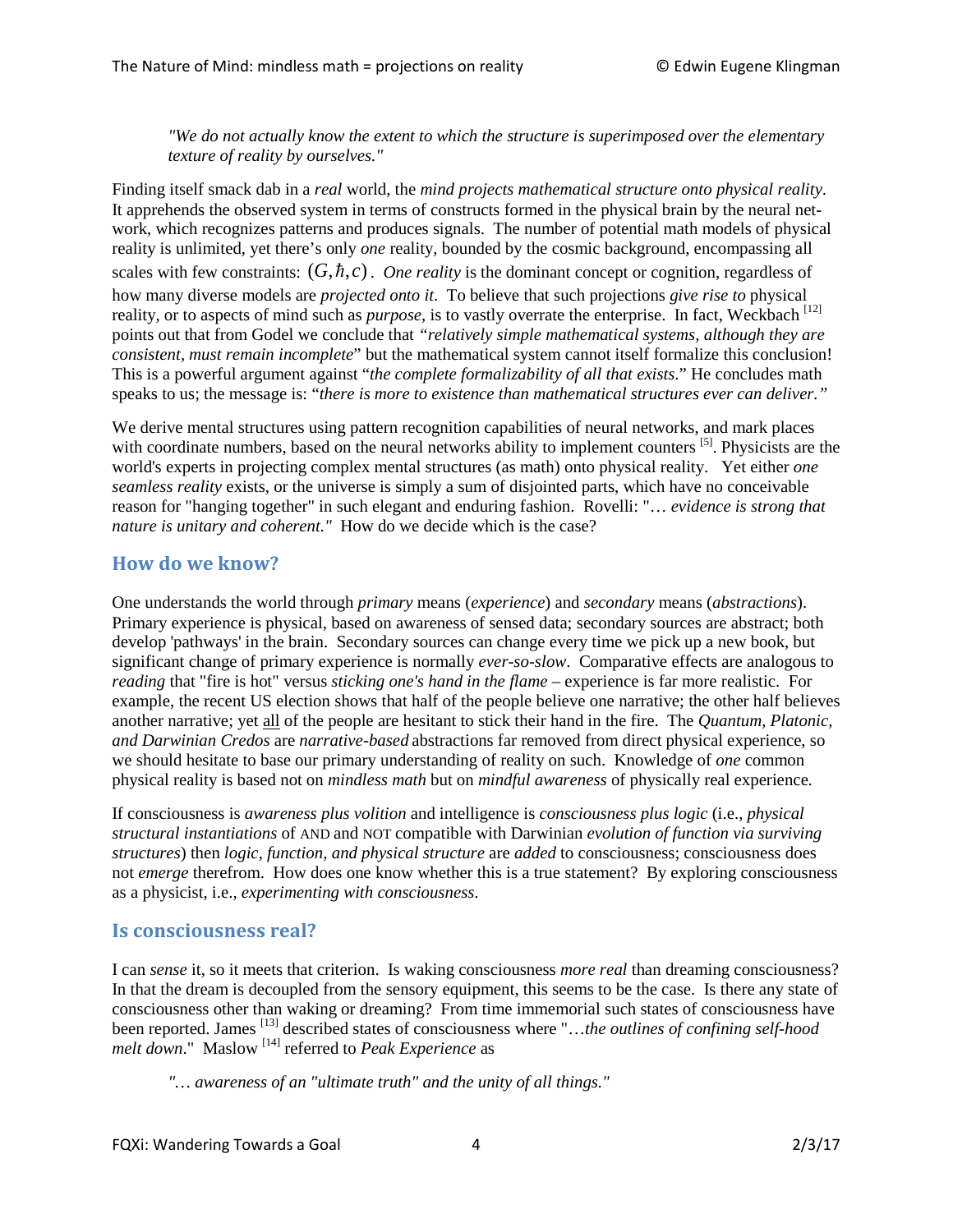If humans truly experience *awareness of 'the unity of all things'* this has consequences for the view that local awareness *emerges from specific things*.

## **The nature of mind**

Despite the Darwinian assumption that consciousness arises from *mindless matter —*fortuitously arranged into Lego-like structures such as neural nets – there is absolutely *no factual proof of this*. So, ignoring all *beliefs*, we will focus on *experience*, which is as real as we can get. Weinberg's observer <sup>[15]</sup>,

*"will say that he feels the gravitational field."*

To *feel* is to *be aware of*, and the field is felt by a mind possessing *awareness plus volition*.

One view in *Physics Today* <sup>[16]</sup>: "*mind is fundamental to the universe; it cannot be derived from matter or* reduced to anything more basic." I make the same claim. <sup>[2]</sup> This perspective is relevant to recent articles on LSD, psilocybin, mescaline, [17][18][19][20] or other consciousness expanding substances, [21][22] and continuing legalization of marijuana.

If mind is as primordial as physical reality, then it is best conceived as a field – the *consciousness field* – which interacts with the physical world to *sense physical reality* and to *act on physical reality* purposely. If mind couples to the physical brain, it is not surprising that chemically induced states of consciousness will differ from normal consciousness: [19][29]



*Experience of* different consciousness may yield broader awareness of consciousness than inexperience, analogous to experience of color in normal vision compared to blindness. A blind person may understand a *theory* of color, with or without equations — a qualitatively different understanding than *experience* of a *colorful world*, from flowers to atomic spectral lines to sunsets.

In like manner, unitary *experience* of expanded consciousness is qualitatively different from a speculative *theory* of consciousness. *Experiment-based* practice is preferred to *speculation-based* theorizing, so some of our greatest scientists have performed this experiment, including Nobel laureates Richard Feynman, Francis Crick (claimed he perceived the double helix on LSD; later switched from physics to brain theory), and Kary Mullis [23], (invented *Polymerase Chain Reaction*) who describes LSD as mind-opening and "*more important than any course I took.*". Also, head of the *Stanford Physics Department*, Leonard Susskind <sup>[24]</sup>. and the author. Bill Gates and Steve Jobs used LSD; Jobs: "*one of the most important things in my life*".

How is expanded consciousness relevant to an essay asking if "mindless math" can give rise to purpose?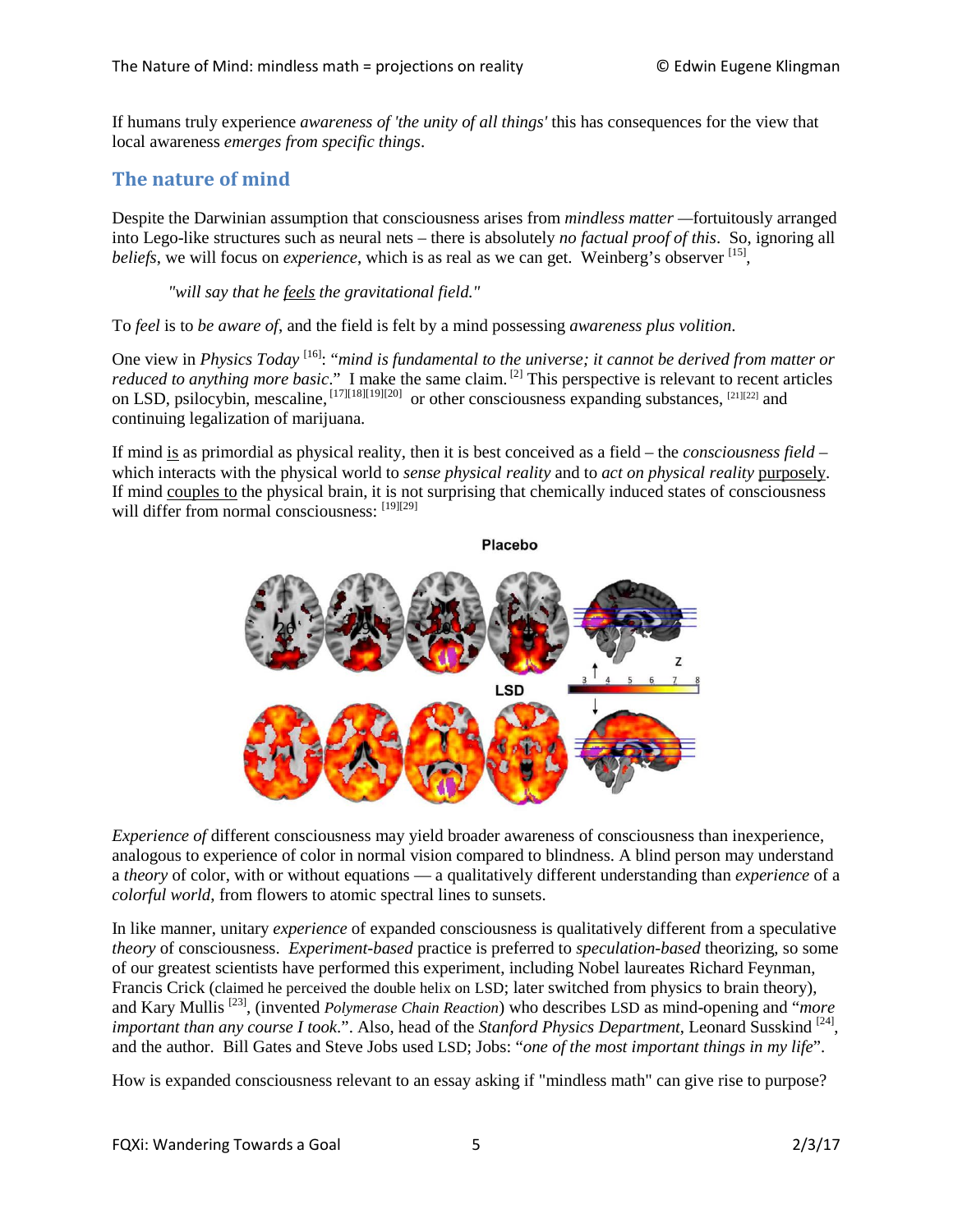*Models based on the evolution of 'mind' from 'math' must have a realistic concept of mind.* 

When LSD appeared on the scene in the 1950s one read statements such as "*I was one-with-everything*" or *"I experienced the connectedness of it all.*" A recent study reported in *Time* [25] concurs: "*you don't recognize yourself as a separate being from the universe*". But consider a group of inherently blind people, a few of whom are given color sight for 12 hours (the duration of the typical LSD trip). As they return to the normal state of blindness and attempt to describe the experience of color vision to their blind cohorts, *what would they say?* Or, compress the 12 hour LSD experience into 15 minutes of *Salvia Divinorum*, and then ask the same question.

Inability to describe the experience using the vocabulary of the blind does *not* invalidate the experience of color; but it certainly does make communication difficult. In such cases *only analogies are possible,* i.e., correspondence between models.

#### **The brain as neural networks coupled to a consciousness field**

The brain is a neural network with trainable interconnections. That is, synaptic connections between neurons and axons can be weighted, and an unlimited number of such connections can exist. Trained connections establish pattern recognition circuits — *pathways* in the brain analogous to pathways through woods. A path is a *path of least resistance* implying some type of barrier or *increased resistance* if one leaves the path. Established ideas follow proven paths but these paths also *limit* ideas. By analogy, if a field of tall grass with established paths is mowed, it becomes easier to leave the path and perhaps to discover new things – maybe a flower not seen before, or an anthill. In a psycho-dynamic model of reality, psychedelic substances may lower established barriers between paths, enabling cross-talk between circuits that normally do not communicate. In the context of physics, this may yield ideas not previously thought. These are not necessarily *good* ideas; they may be *bad* ideas or erroneous connections. But the new connections might yield a *very good* new idea. Any good new idea that survives is a positive result, generally attributed to 'thinking outside the box', where established pathways 'box in' normal thinking. Hence the *Time* article<sup>[25]</sup> titled *LSD Might Make You More Creative.* 

With this connection-based model of expanded consciousness let us ask how the 'one-with-everything' experience that is almost universally reported might come about.

#### **Established truth**

Compatible with our model of trained connections/pathways, Lenin claimed:

*"A lie repeated often enough becomes the truth",*

which can be rephrased in more neutral manner:

*'An error repeated often enough becomes the truth."*

Thus *any errors* in general relativity and quantum theory that have been *repeated* for 100 years *are now viewed as truth*. Hence the *Quantum Credo* is generally treated as religious truth, not subject to argument. Yet, as noted, these narratives are actually based on *projection* of complex math structures onto reality. But an even more basic truth is derived from *neural pathways* established in infancy. Infants in the womb establish boundaries by moving within walls, but, after birth, the infant learns to focus on separate things. As horizons grow we impose a *metric* on the universe. Because the apple on the tree appears the same size as the moon, it is valuable to formulate ideas of *distance* so that I do not waste energy trying to pick the moon out of the sky, but easily eat the apple. Finally, we reach the point all readers of this essay have reached, that of *experiencing the universe as separate objects at various distances,* implicitly believing in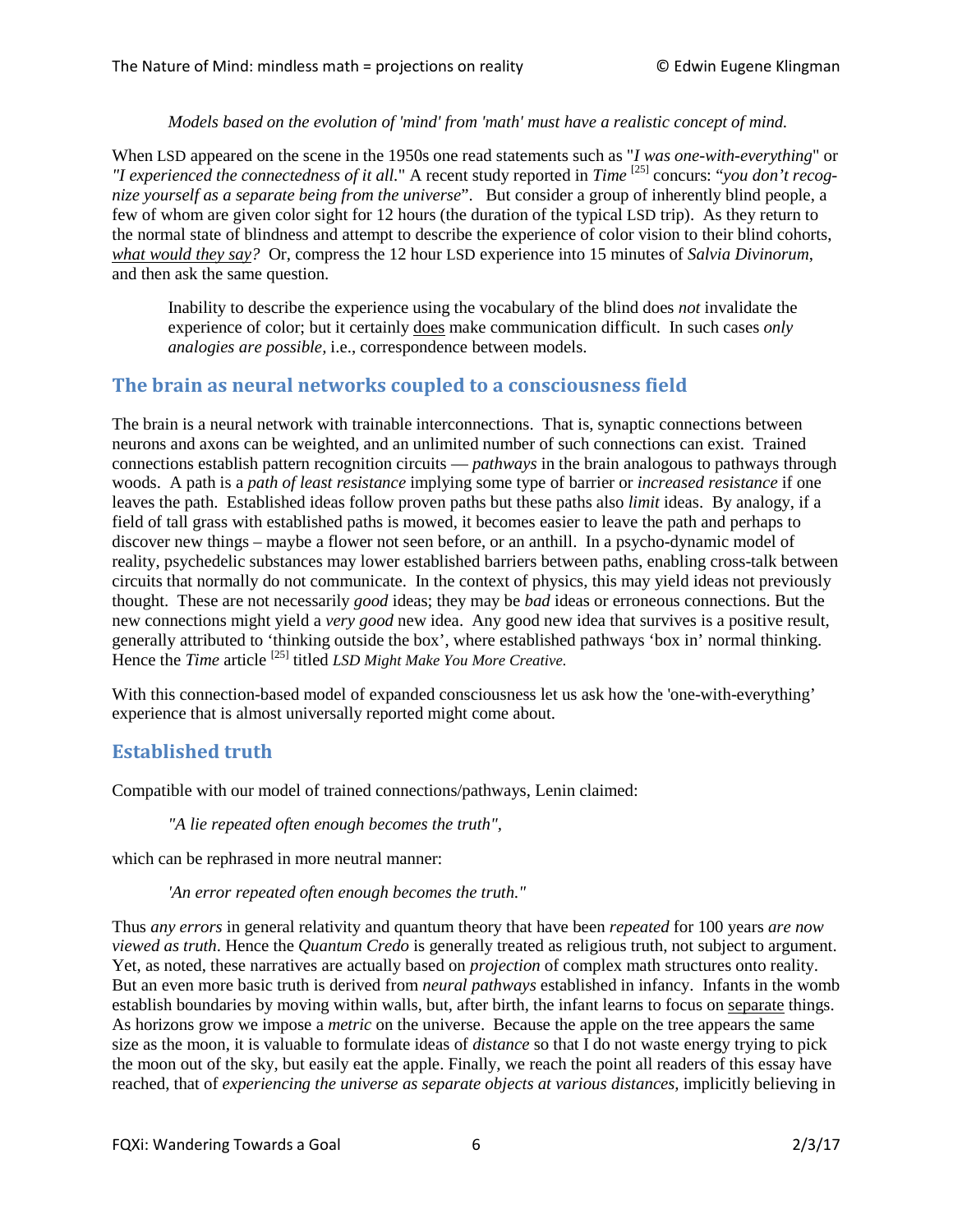the universe as metrically mapped. It's almost impossible to realize that this concept of 'separate' is a utilitarian *idea* that was established by the neural nets before we learned to walk or tie our shoelaces.

"…*regions once segregated began to speak to one another, as if reversing restricted thinking that develops between infancy and adulthood*; *other brain regions that usually form a network became more separated in a change that accompanied users' feelings of oneness with the world.*" [20]

If we bio-chemically suppress the feeling of separation, our consciousness may revert to an embryoniclike *awareness of oneness*, while retaining language, math, and other ideas of everyday adult experience. Awareness of *oneness-with-the-universe* is real, but awareness of *boundaries* and *distance* is so necessary for survival that it dominates the normal consciousness of adults, which *always* returns, since *separationand-boundaries* are practical, not fundamental. Jill Bolte Taylor, a neuro-anatomy teacher at Harvard, describing her stroke: [26]

*"I could not determine how my body was positioned, where it began, where it ended. Without the traditional* [learned] *sense of my physical boundaries, I felt that I was at one with the vastness of the universe. Finer than the finest pleasures we can experience as physical beings, this absence of physical boundaries was one of glorious bliss* [and] *it wasn't that I could not think anymore, I just didn't think in the same way."*

It appears that *diminishment* or *destruction* of local portions of her brain affected signals to neurons of other parts of the brain altering *local learned pathways*. Undamaged parts of the brain work, but in a *new mode*. This correlates well with a model of LSD inducing changed thresholds across the brain, since such disparate events as a *major stroke*, requiring years to recover lost modes, *LSD*, requiring hours to recover lost modes, and *Salvia Divinorum*, requiring minutes to recover lost modes, all *override local awareness of time and space boundaries.*

Minds operating along predominantly verbal pathways may resist this argument, but contrast the word "prick" with the prick of a needle in your skin. The word is a symbol; the act is an experience. All physics is based on *awareness of sensory data* and on how these may be interrelated. Weinberg, describing the *Equivalence Principle*, speaks of the observer *feeling* gravity, not *imagining* or *thinking* gravity. Mullis, discussing the senses through which we acquire data about the world, speaks of a sense of *weightlessness*. One might even feel *one-with-the-field*, consistent with the feeling *connected-with-all.* The physical world is understood differently once experienced as *limitless mind connected to everything*.

## **The Selfish Neural Network**

Such experience reinforces a *continuum–based classical* world, possibly denigrating the *Quantum Credo* of structures projected onto reality. Yet many individual neural networks, trained on errors repeated for almost a century ( and therefore *true* ) strongly *believe* the credo, ignoring Feynman's "*no one understands quantum mechanics*" and thinking that they do understand the quantum universe. This is natural; by the time a specific neural net invests enough time and effort to even *pretend* to understand quantum mechanics, the *understanding* has become a major part of its self-organization and self-image. To claim this is based on misinterpreted *mental-projections-on-reality* is to attack the neural net's worth, its career, even its self-identity as *one-neural-net-that-understands-quantum-mechanics*.

Quantum mechanics is *useful* and *correct* yet some key *interpretations of* quantum mechanics are in error, based largely on the *projections-on-reality* we discussed. But repeatedly walking *well known* quantum pathways trains the brain to allowable models and inculcates an absolute faith in the *Quantum Credo*.<sup>[27]</sup>

The same applies to the *Platonic Credo* – faith in a *Mathematical Universe* that exists separately from the physical universe. One does *not* wake up one morning having suddenly become a Platonist. Instead, one traverses math pathways many times, over years, beating these paths into one's brain.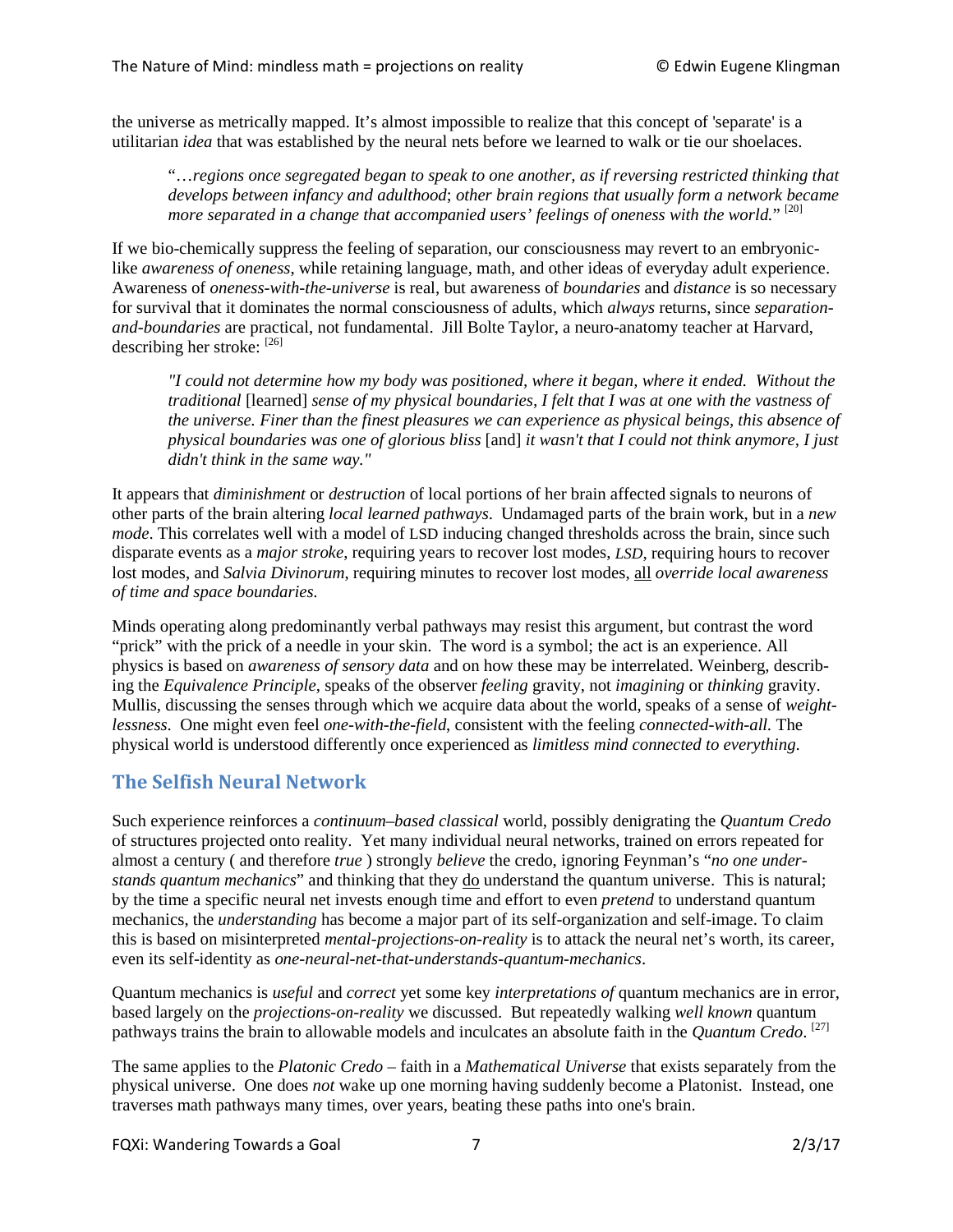That bio-chemically-induced experiences can open the mind is a great wonder. This essay does not deal with social problems that accompany any widespread use of mind-altering substances. It is solely focused on *the nature of the mind* that is being referenced when FQXi asks about 'mindless math' and *purpose*.

#### **Summary**

Mind finds itself in a physical universe, experiencing *varying connectivity* over this physical universe. Intellect occurs locally when the consciousness field interacts with neural networks that combine material physical flows with logical operations. Decades are spent building pathways in the brain: 1,2,3… A, B, C, continuing through study of math and physics, memorizing facts, multiplication tables and equations, etc. Everyone reading this essay is quite good at this kind of path-building, but it is easily forgotten just how effective this is. After you've said 1,2,3,4,5… your brain does not wonder what comes next, it's programmed and programmed hard. After learning hundreds of times the various quantum narratives, inconsistent and conflicting as they may be, the mind accepts the quantum narratives, *errors and all*. Darwinian processes stabilize useful patterns of thinking so that they are ingrained as *fixed pathways* or *operational beliefs*. Survival-wise, it's too expensive to question every new data point when one already 'knows' the 'truth'.

Darwinian evolution of function *leading to consciousness* and *purpose* is compatible with this model of *neural architecture as learning network,* but differs in the interpretation of the *universal* state as the primordial state of consciousness, independent of the local structure of specific learned pathways. This finally boils down to *experience* versus *narrative*. Is the consciousness field primordial, or does consciousness arise locally from complex Lego blocks? Narrative cannot prove either case, it must *assume* one or other. The experience carries its own authority.

*"… under LSD the separateness of these networks breaks down and instead you see a more integrated or unified brain."* [19]

The background or *universal* state of mind is constant and ever-present. Since it represents no 'surprise' it thus disappears from awareness until physical changes in the brain cause it to temporarily be observed.

There is a truly vast literature on the state of consciousness discussed in this essay, both a religious literature and a psychedelic literature. As most who experienced such consciousness were proficient in neither quantum mechanics nor general relativity, they did not address these subjects and their reports have, for the most part, neither dealt with physics nor entered the physics literature. Nevertheless, if physicists now wish to ask whether 'mindless math' can give rise to purpose, it is time that physicists pay a little more attention to the *nature of mind*. Many thousands of reports of expanded consciousness describe the "unity of it all" in one way or another. This experience argues for a universal field, hinted at by John Archibald Wheeler and others in the guise of 'a purposeful universe', but never investigated as if it were real. It is.

Thus pathways in the brain, learned from interfacing to the physical world, 'map' the territory, and the mind, represented here by the consciousness field, reads the dynamic local map. The 'mindless math' at issue is based on physical counters, logic circuits and algorithmic structures instantiated in the brain (as briefly described in the endnotes) and, due to the dynamic nature, is sensed and comprehended by mind. The math is a formal byproduct, having nothing to do with *giving rise to* awareness, volition, or purpose.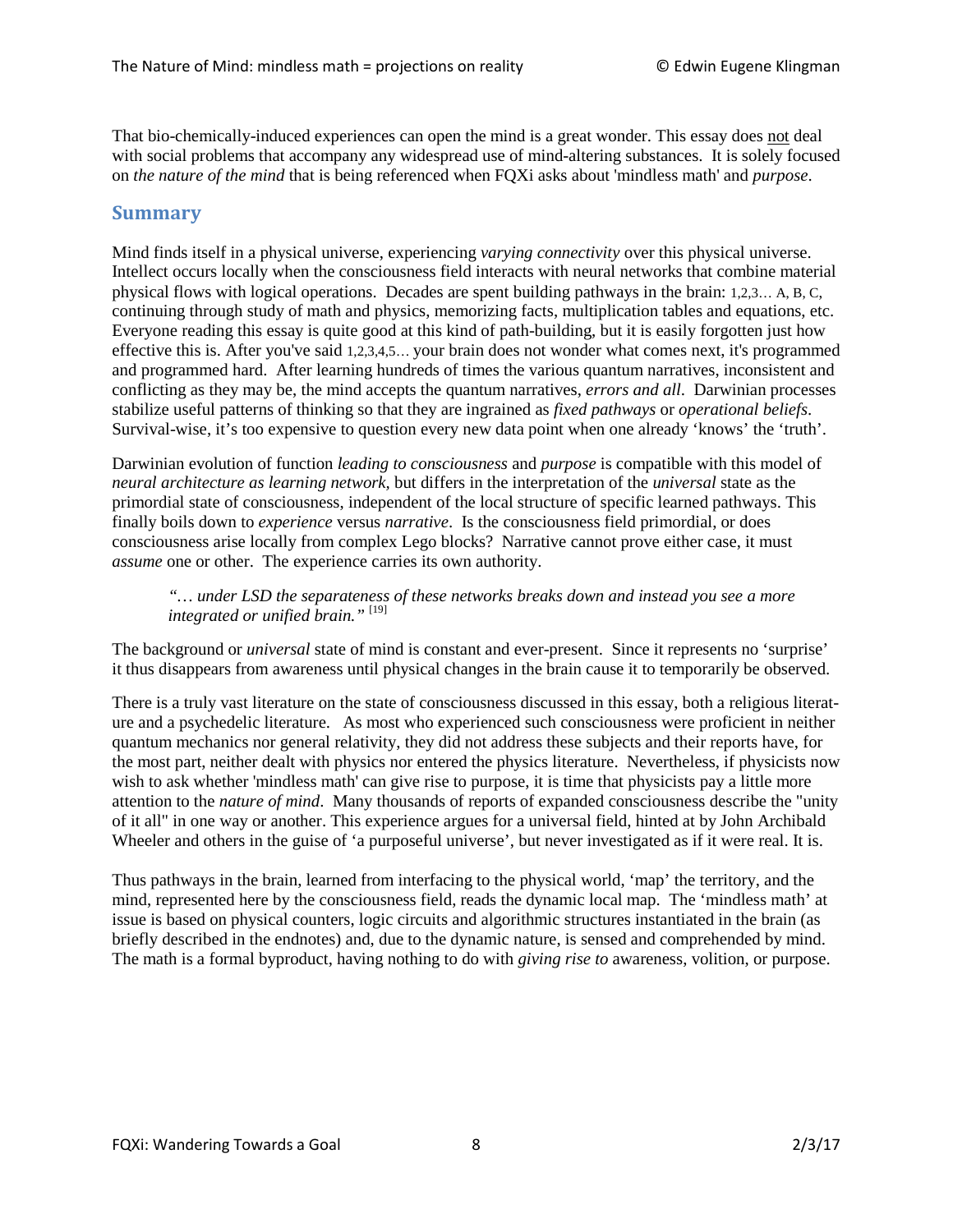## **Endnotes**

## **A Quantum Mind Model — qubit states of consciousness**

In current physics  $^{[28]}$ 

*"The two-level model represents the most fundamental quantum system and is used to describe a wide variety of physical systems."*

Such *two-state projections onto reality* are at the root of much of quantum mechanics, thus a simplistic 'quantum' description of the mind would ask whether it's possible and reasonable to consider that the mind can exist (or operate) in two 'disjoint' states, and we have argued that this is indeed the case. A recent breakthrough in imaging LSD states<sup>[19,20]</sup> of consciousness is shown at left, a qubit model of mind at right:



The construct is most useful if a *stimulus nh* excites the system from the normal state of local *separated* perception to the excited state of universal *connected* perception, and after a time delay, ∆*t* , the excited system *decays* to the normal state. As in quantum mechanics, this is *descriptive*, not *explanatory*. This qubit structure is *projected* onto many different physical systems and found useful for many. The rest of quantum theory consists of *N*-state systems, *N* > 2, where the transformations of real world signals into mentally constructed state vectors is accomplished as follows:



Physical space holds phenomena of interest, typically represented by analog signals that are measured in a number generating system, producing a measurement space. The raw numbers are processed by pattern recognition circuits that perform clustering transformations to identify 'features', the results of which, in list form, yield feature vectors. Math operations on *feature vectors* are the basis of physics.

I state: [5] "*All axiomatized theories of physics can be formally mapped into automatic machine representation*." Counters are easily represented in this automata-based representation, but the scheme goes far beyond counters. A typical  $3<sup>rd</sup>$  order Feynman diagram quantum field theory kernel  $K^{(3)}(b, a)$ , shown in canonical form, maps the automata's '*Next Stateaddress'* into *local potential* in physics. All automata have, implicitly or explicitly, a *next-state-address* function, so the equivalent of local potential is built-in to the formalism.



FQXi: Wandering Towards a Goal 9 2/3/17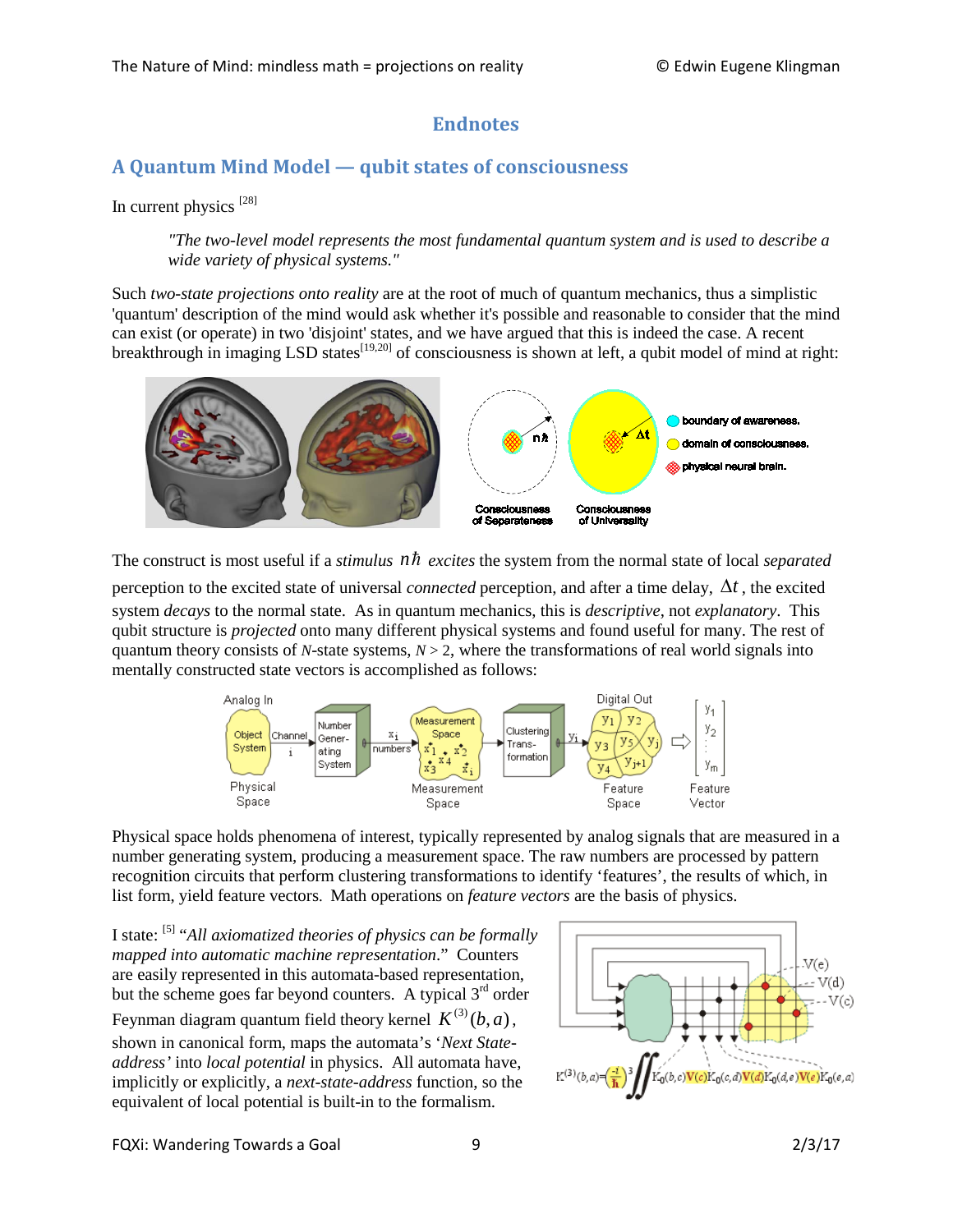This equivalence has not been noticed in other treatments of computational physics.

While the essence of math is awareness of relations and patterns, physical machines can be structured to perform mathematical operations; the fundamental operation being *counting*. The count can represent a magnitude that characterizes the phenomena or event, or it can represent time, position, or simply a sequence, such as the *next-state-address* for the automaton that effects the algorithm or behavioral rule appropriate to the physical model. When a counter produces a number, another machine can add this number to a different number yielding a new number. If the new number is zero, an identity of some kind is established; identity implies zero 'distance' from an entity. *Distance, as difference, is a key concept* leading to pattern recognition machines that measure distances between points in a set of measurements and perform inter-set and intra-set operations to partition and group sets into subsets, as diagrammed below. I have shown <sup>[5]</sup> neural network correlates of the general canonical automata; so every aspect of this formalism is reproducible by the physical brain, hence representable via mathematical structure.



Extracting features from measurements allows us to partition a physical continuum into a feature-based world, in which math operations on *features* form the basis of physics. The diagram shows the transformation of measurement data into *best* feature vectors, and the dynamical processes that produce eigenvalues, generally *taken as representative of the object system*. Feature extraction based on *distances* obtained from numbers is constructed from physical structures that can function as gates, implementing logic operations, which can be combined to *count* to produce integers and to *add* to produce *distance* maps and then compare distance maps to get *difference* maps (gradients) from measurements. The nature of the process of making math maps is thus rooted in the physical universe. Thus pathways in the brain, learned from interfacing to the physical world, 'map' the territory, and the mind, represented here by the consciousness field, reads the dynamic local map.

#### *Math maps projected on the physical territory form the substance of physics*.

I have awareness of only *one* physical universe, but I have *many* maps of the universe, and I use experience of the physical universe to qualify the maps.